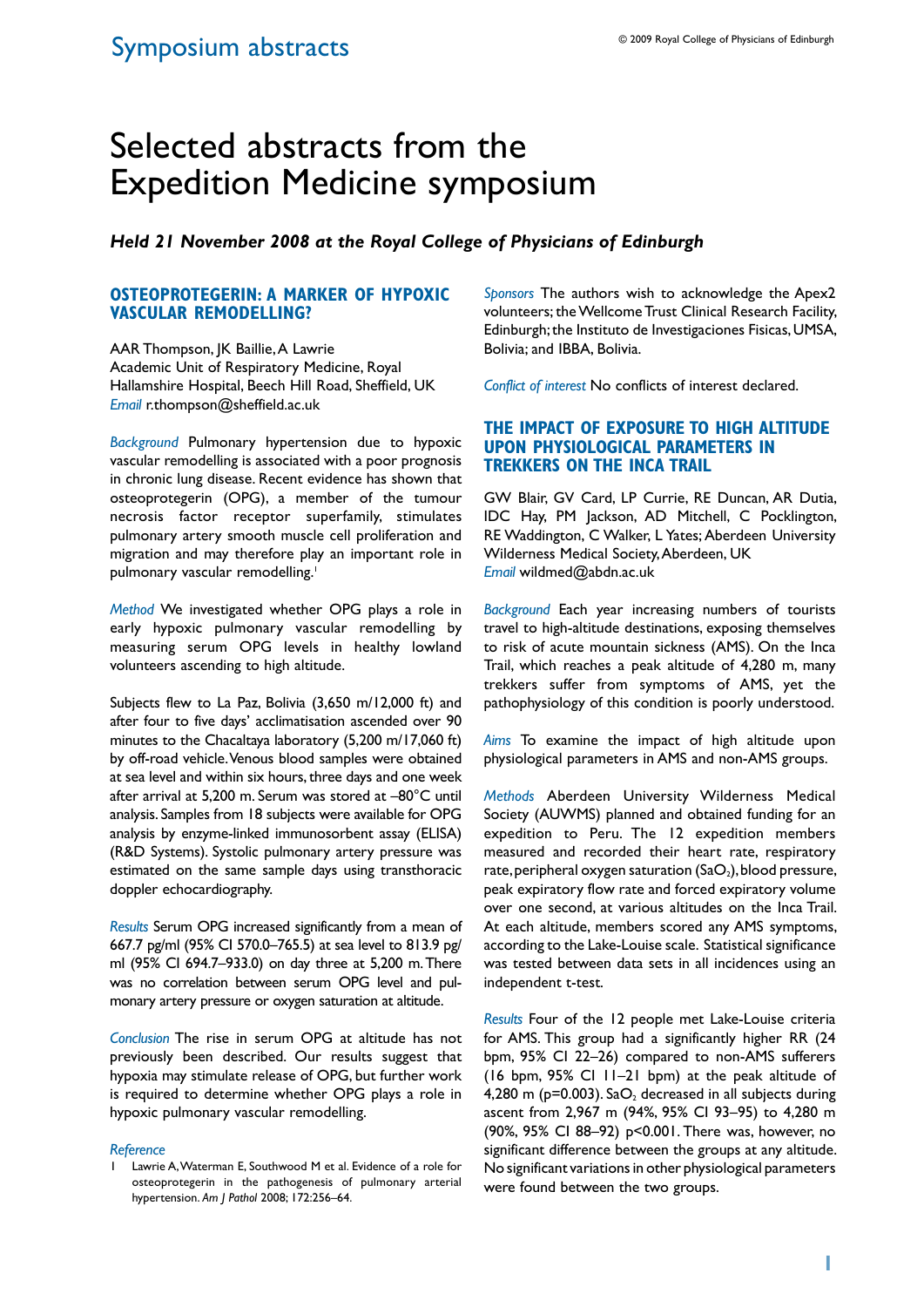*Conclusions* These findings show that AMS sufferers had a significantly increased respiratory rate at altitude compared with non-AMS sufferers, but  $SaO<sub>2</sub>$  values between the groups were not different. This suggests that AMS sufferers require a greater increase in respiratory rate in order to maintain  $a_2$  levels comparable with non-AMS sufferers.

*Conflict of interest* No conflicts of interest declared.

#### **Awareness of Altitude Illness in Trekkers on the Inca Trail**

GW Blair, GV Card, LP Currie, RE Duncan, AR Dutia, IDC Hay, PM Jackson, AD Mitchell, C Pocklington, RE Waddington, C Walker, L Yates; Aberdeen University Wilderness Medical Society, Aberdeen, UK *Email* wildmed@abdn.ac.uk

*Background* Altitude sickness is a growing public health issue due to the increasing numbers of travellers to high altitude destinations. Trekkers are at risk from developing acute mountain sickness (AMS) and severe, potentially life-threatening complications. Previous studies have shown that people who have a good knowledge of altitude illness are less likely to suffer from AMS. Vaccinations against infectious diseases and malaria prophylaxis are familiar topics to healthcare providers; however, altitude illness is rarely addressed in the pretravel consultation.

*Aims* To assess the knowledge and awareness of altitude sickness in trekkers on the Inca Trail, and determine the source of their knowledge.

*Methods* A structured questionnaire, consisting of a combination of multiple-choice and fill-in questions, was issued to travellers trekking the Inca Trail. The questionnaires were distributed before the start of pretrek briefings with 12 different trekking companies. Trekkers had to be over 18 years of age and able to read English to participate.

*Results* A total of 333 questionnaires were completed. Knowledge of altitude illness was generally poor; only 34.5% of trekkers were able to identify headache as the primary symptom of AMS. Prior to travelling, 94.6% of respondents received the recommended vaccinations, the most common sources of these being a general practitioner, private travel clinic or practice nurse. Overall, 70.5% of the study population who sought travel health advice received information about altitude illness; however, only 25.4% of the trekkers from the UK (63) were warned of the dangers of high-altitude travel.

*Conclusions* Knowledge about altitude illness among travellers is largely inadequate for safe travel to high altitude. Travel health practitioners, particularly those in

the UK, should be providing more information to give trekkers a basic awareness of the symptoms, prevention and treatment of altitude illness.

*Conflict of interest* No conflicts of interest declared.

## **The Performance of Oxygen Delivery Devices at Physiological Extremes**

JS Windsor, RCN McMorrow, MP Grocott, MG Mythen, University College London, UK; GW Rodway, University of Pennsylvannia, USA; MP O'Dwyer, Trinity College, Dublin; and the Caudwell Xtreme Everest Research Group. *Email* jswindsor@doctors.org.uk

*Background* Historically, research into the performance of oxygen delivery devices (ODD) has usually been undertaken on healthy human volunteers during short periods of rest and moderate hyperventilation. While this provides a considerable amount of information, it does little to predict the performance of ODDs in our most breathless patients. On Mount Everest the demands placed upon the cardiovascular and respiratory systems are immense. Breathlessness is commonplace. The aim of this study is to take advantage of these physiological changes and study the impact of three ODDs upon them.

*Method* Five healthy, well-acclimatised mountaineers completed the study at 6,100 m on Mount Everest. Each mountaineer completed a period of rest and submaximal exercise (50W) while breathing air (AIR) or a mixture of air and supplemental oxygen  $(O_2)$  from three  $ODDs$ ,  $O<sub>2</sub>$  was delivered through either a constant flow open circuit (CF-OC), a demand flow open circuit (DF-OC) or a constant flow closed circuit (CF-CC). The CF-OC delivered 2 l/min of  $O<sub>2</sub>$  continuously, while the DF-OC delivered a pulse of 33 ml  $O_2$  only during inspiration. In the CF-CC a mixture of 2 l/min of  $O_2$ , air and exhaled gases was inspired. In order to prevent the inspiration of carbon dioxide, the CF-CC was fitted with a carbon dioxide absorber.

*Results* During rest the arterial oxygen saturation (SaO<sub>2</sub>) rose from 78.6% (AIR) to 97.6% (CF-OC), 93.4% (DF-OC) and 99.4% (CF-CC). During sub-maximal exercise the  $SaO<sub>2</sub>$  increased from 72% (AIR) to 90% (CF-OC), 80.6% (DF-OC) and 99% (CF-CC). A significant fall in  $SaO<sub>2</sub>$  was observed during exercise in AIR, CF-OC and DF-OC (P<0.05). Significant differences in heart rate (HR), tidal volume (VT), respiratory rate (RR) and minute ventilation (VE) were not observed between the three ODDs during rest or sub-maximal exercise.

*Conclusion* At high levels of ventilation, the choice of ODD has a significant impact upon oxygenation.

*Conflict of interest* No conflicts of interest declared.